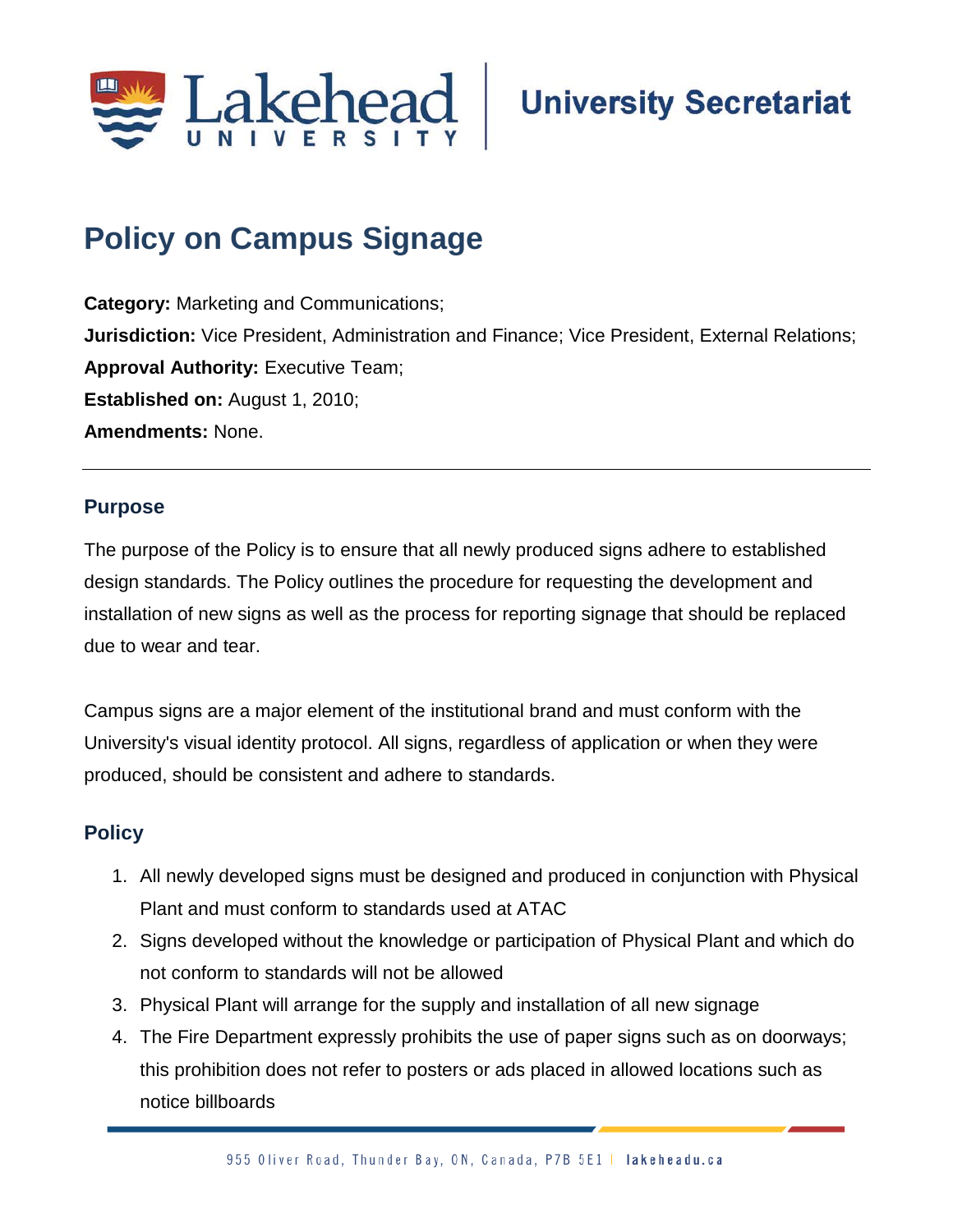- 5. Allowed colours and fonts for signage are determined by the ATAC standard as well as by the amount of text required by the specific sign. Please refer to the Visual Identity Program binder or click on (link here) for details.
- 6. Departments are responsible for the cost of developing and installing their new signs unless the work is part of a funded project, but actual installation will be done by Physical Plant. Physical Plant will arrange for the supply and installation of all new signs.

## **Appendix**

#### **Procedure-Ordering New Signs**

- 1. Departments or offices requiring new signs are to send a request to Physical Plant, specifying where the sign(s) is to be located and when, and the message. To submit a Request for Non-Maintenance Expenditure, please click on <http://physplant.lakeheadu.ca/submitRFNME.php>
- 2. Physical Plant will respond in writing by email or hard copy with an itemized cost and timelines. A meeting will be held if necessary to proceed with the project.
- 3. The project will proceed only after the requesting party signs off on the cost and timelines

### **Procedure-Reporting Damaged and Worn Out Signs**

- 1. The campus community is encouraged to report worn out, damaged, or dislocated signs to Physical Plant via the Work Order Station, or click on <http://physplant.lakeheadu.ca/submitWorkorder.php>
- 2. When doing their rounds, Security will check for and report to Physical Plant signs that may need to be replaced due to wear and tear, vandalism, or dislocation

#### **Queries**

Queries on signage may be directed to Physical Plant at extension 8273. For questions concerning other aspects of the [Visual Identity Program,](https://communications.lakeheadu.ca/visual-identity-program/) please refer to the website (Communications/Visual Identity) or check with your department administrator for a copy of the Visual Identity Program binder.